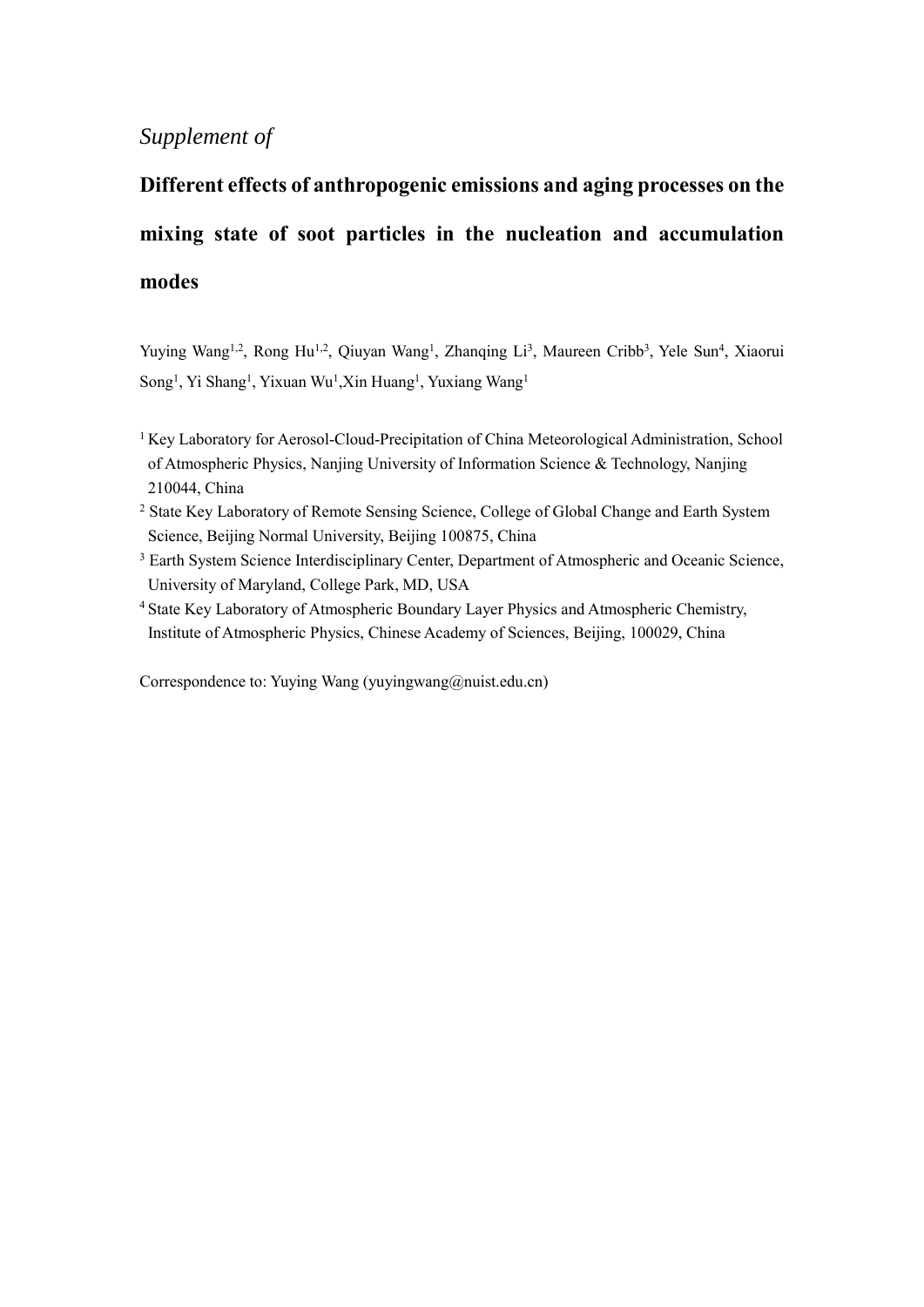

**Figure S1.** Wind rose diagrams for different months during the field campaign. Units for wind speed are  $m s<sup>-1</sup>$ .



**Figure S2.** Mean particle number size distributions for different months during the field campaign.